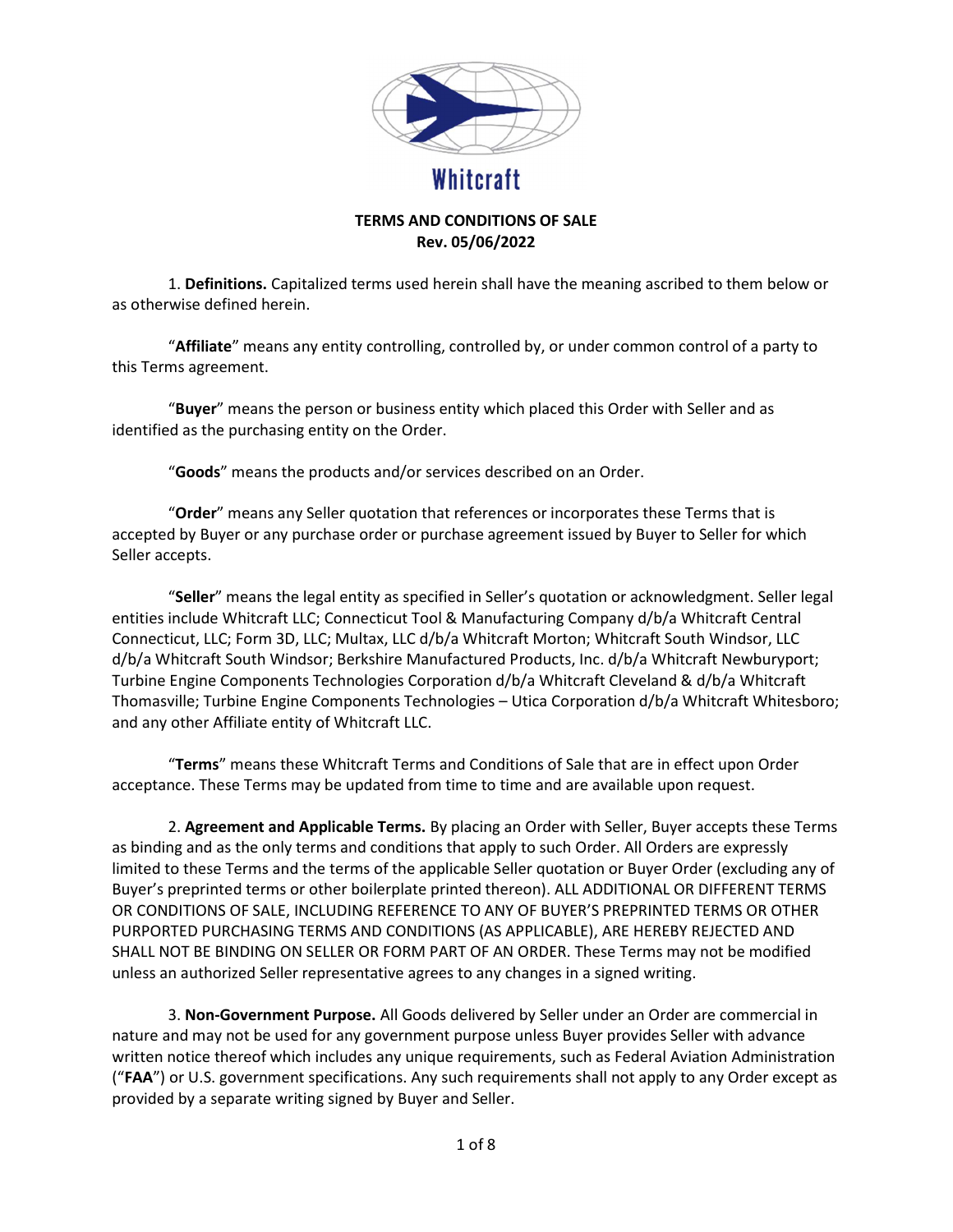

4. Delivery. Delivery will be in accordance with Buyer's requested schedule wherever reasonably practicable. Seller may deliver in advance of scheduled deliveries whenever such is possible.

5. Order Change or Cancellation. Buyer may not cancel or modify an Order without Seller's written consent.

6. Packaging and Marking. Seller's pricing for Goods includes packaging and marking in accordance with Seller's standard practices. Any specific or special packaging or marking requested by Buyer and accepted by Seller may be billed as an additional charge to Buyer.

7. Shipment and Delivery. The method of shipment shall be at Seller's discretion and invoiced accordingly. Prices do not include shipping unless such is stated on an Order. Delivery shall be EX WORKS Seller's facility (Incoterms 2020). Title (if applicable) and risk of loss pass to Buyer upon delivery to the carrier at Seller's facility. Any shipment from Buyer to Seller shall be CIP Seller's facility (Incoterms 2020) with Buyer deemed seller for the purposes of the CIP definition; Buyer shall prepay such shipments and not be entitled to reimbursement by Seller.

8. Final Inspection and Acceptance. Final inspection and acceptance by Buyer shall be at Seller's facility. All such inspections shall be subject to Seller's policies regarding visitors, security, and confidentiality. If Buyer does not inspect at Seller's plant, Buyer may request that Seller provide certificates of conformance and final inspection and acceptance shall be deemed to occur upon delivery. Notwithstanding final inspection and acceptance or Seller's certificate of conformance, for any latent defects the parties discover and agree are due to Seller's fault or negligence, Seller shall investigate and correct such latent defects, subject to the limitations of liability provided for herein.

9. Quality Assurance. Seller shall adhere to standard commercial practices in providing Goods. However, if there are any unique requirements, such as FFA or U.S. Government specifications required, the parties must mutually agree on such and specify on the face of an Order.

10. Prices. Seller's prices for Goods are subject to change under certain circumstances and Seller may adjust its prices in accordance with this section 10.

(a) Prices may change without notice prior to Seller's acceptance of Buyer's Order.

(b) Prices may change Order acceptance if Buyer changes any requirements of the Order, including any changes to the statement of work, configuration, quality criteria, delivery date, production requirements, quantity, or delivery destination.

(c) Prices may change after Order acceptance if Buyer prohibits or otherwise directly or indirectly interferes with delivery in accordance with Seller's quoted lead time.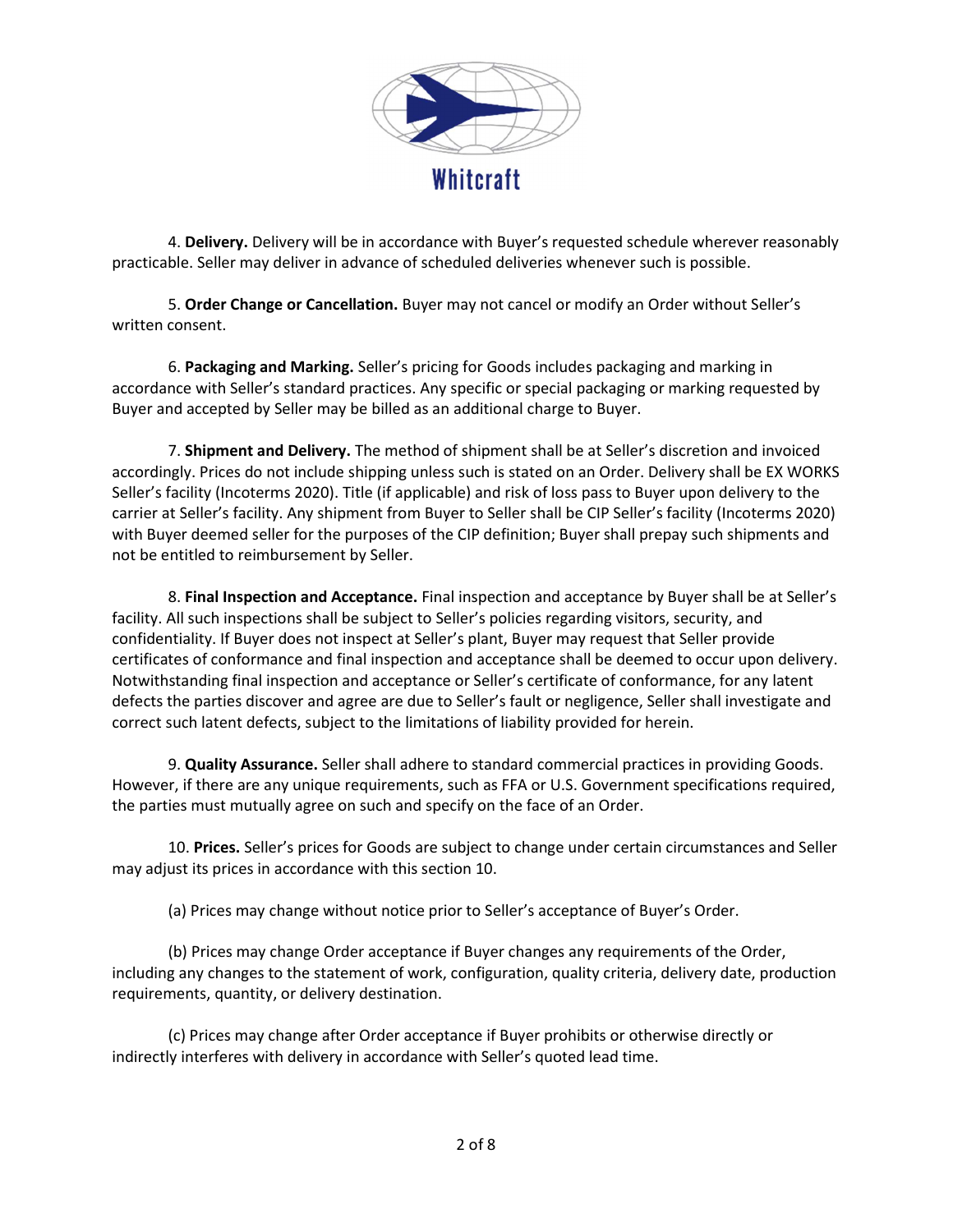

(d) Prices may be increased after Order acceptance for any tax Seller may be required to collect or pay upon the production or sale of Goods or associated specific use tooling covered hereby. (e) Prices may change due to financial or credit conditions of either party.

(f) Prices may change after Order acceptance if Seller's costs for raw material, energy, wages, or other input costs increase after acceptance but before complete performance of an Order.

(g) Prices may change to reflect Seller's then-current prices at the time of shipment if the date of shipment is more than twelve (12) months after the date of original Order receipt.

11. Taxes. Seller's prices are exclusive of sales, use, occupational, value-added and other taxes and duties levied at any time by any Federal, state, municipal or other governmental authority including but not limited to the U.S., all of which will be invoiced in addition to the price and will be payable by the Buyer.

12. Payments, Title, and Security Interests. (a) All Orders shall be made in U.S. Dollars and paid for via Seller's specified payment method. For domestic sales within the U.S., Buyer shall remit payments to Seller within thirty (30) days of Seller's invoice date. For international sales outside of the U.S. and whenever specified in the price quote, Buyer shall remit payments to Seller on a cash in advance basis.

(b) Buyer shall make all payments for an Order without deductions of any kind. All accounts between Seller and Buyer shall be settled independently of the payment of the Order invoice. Buyer's payment shall not prejudice claims for shipment shortages or omissions, but such claims will be waived if not asserted in writing within ninety six (96) hours after Buyer's receipt of the applicable shipment.

(c) For any balance that remains unpaid after thirty (30) days, Buyer may charge interest on such at the rate of one and one-half percent (1.5%) per month. Any discounts for early payment become inapplicable and void if not made within the specified time for early payment.

(d) Notwithstanding section 7, title shall not pass to Buyer and Seller shall have a security interest in all Goods until Seller receives payment for such in full. Upon Seller request, Buyer shall sign all financing statements and other documents as required to protect Seller's security interest.

(e) Buyer shall own any physical tooling that Buyer has paid for in full by such tooling being stated and invoiced as a separate line item to Buyer. Seller shall own all other tooling used to fill an Order. Seller shall own all perishable tooling and replacement perishable tooling, unless otherwise agreed to in writing. Title and risk of loss of Buyer owned tooling shall pass to Buyer upon payment in full, even if such tooling remains in Seller's possession. Seller shall not be required to provide perishable tooling to Buyer, regardless of ownership.

13. Default. (a) In addition to any other rights either party may have by law or in equity regarding a material breach under an Order (including Buyer being in arrears by more than thirty (30)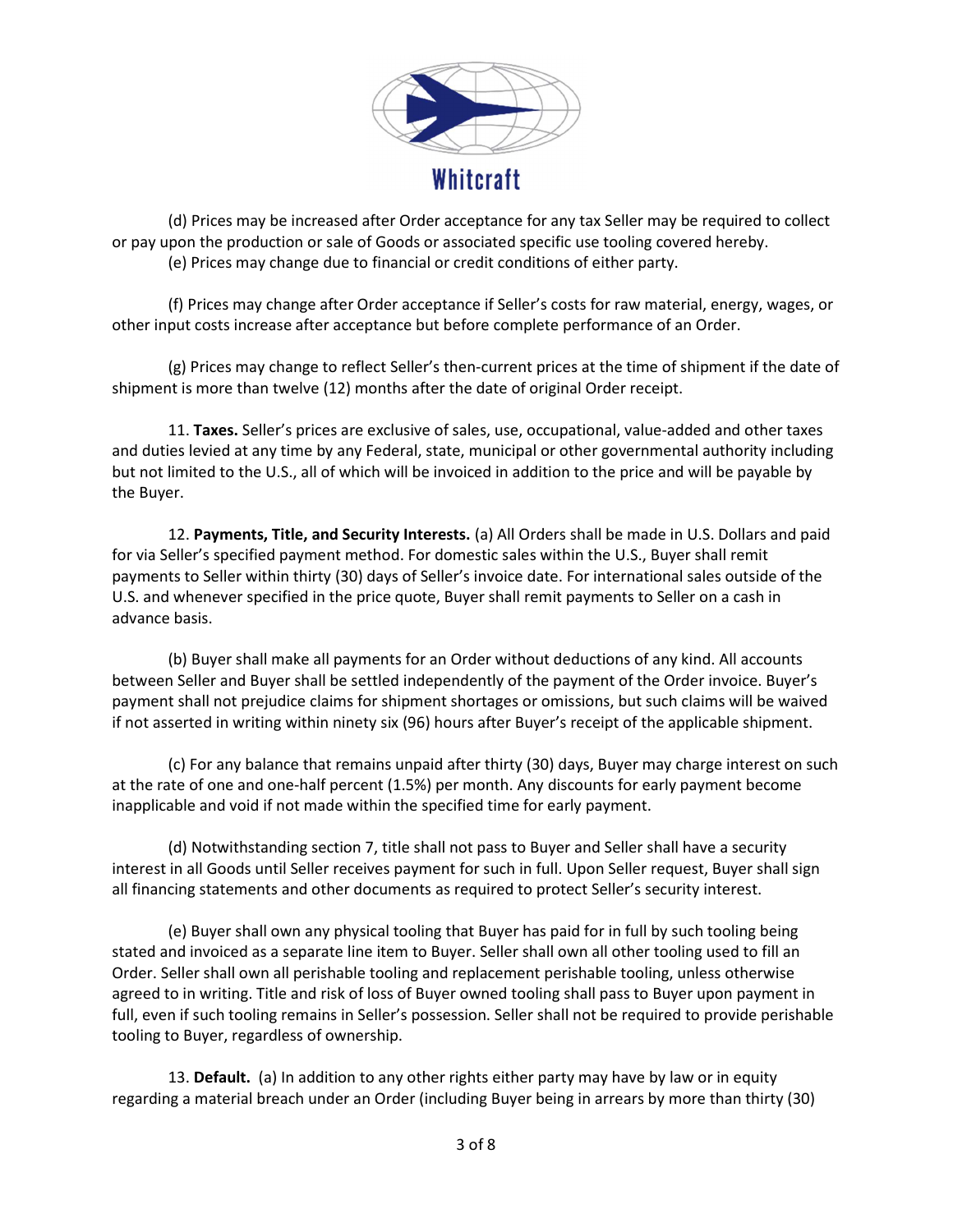

days of any payment due date to Seller), Seller may take any one or all of the following actions: (i) terminate, or suspend performance of, any affected Order by giving to Buyer a written notice of its intention to do so whereupon Seller shall be relieved of any further obligations to Buyer; (ii) assess finance charges for all past due payments, up to the lesser of 18% per annum or the maximum amount allowed by applicable law, accrued on a daily basis, whereupon such finance charges shall become immediately due and payable by Buyer in addition to any past due payments; (iii) assess charges for all costs of collection including but not limited to attorneys' fees incurred in connection therewith; and/or (iv) impose revised payment terms, including but not limited to Cash on Delivery (C.O.D.), Cash in Advance (C.I.A.), collectively against all existing or future Orders which Buyer may have with Seller whereupon Seller shall be relieved from continuing performance until such revised payment terms have been acknowledged in writing or in practice by Buyer.

(b) If Seller terminates or suspends performance beyond ninety (90) days, Buyer shall reimburse Seller for its termination/suspension costs and expenses including any unrecovered amortization of tooling or deferred learning, plus a reasonable allowance for profit. Buyer shall also pay damages for unabsorbed overhead and unrealized profit for products terminated and not produced.

14. Intellectual Property. Buyer does not and shall not acquire any ownership of any rights in or any license under Seller's patents, inventions or other proprietary data regardless of when such patents, inventions or other proprietary data may be or have been issued, conceived, generated or produced. All rights in, to and under Seller's patents, inventions or other proprietary data are reserved by and to Seller, and the same shall not be reproduced, used, practiced, or disclosed by Buyer for any purpose whatsoever without Seller's written permission. For any Buyer owned Tooling, Buyer shall only acquire title to the physical tooling itself and all intellectual property related to the design, creation, or manufacture of such tooling shall at all times remain with Seller.

15. Warranty. (a) For a period of twelve (12) months from the date of delivery of Goods under an Order ("Warranty Period"), Seller warrants that all such Goods will conform substantially to all applicable specifications and drawings and will be free from liens or encumbrances on title that would prevent use or resale of the Goods. Seller makes no warranty with respect to material or specifications furnished by Buyer or on behalf of Buyer. Buyer shall be responsible for any defect in material or specifications furnished to Seller by Buyer or Buyer's suppliers, contractors, representatives or designees; for any defect in design, labeling, or manufacturing or material specifications furnished to Seller by Buyer or Buyer's suppliers, contractors, representatives or designees; or for any designs, specifications, materials or services furnished by providers designated by Buyer.

(b) Seller shall not be deemed in breach of this warranty and shall not be liable under the Order with respect to any item: (i) from which the manufacturer's identifying marks have been intentionally removed or defaced, (ii) that has been maintained or installed in equipment negligently or other than in strict conformance with applicable manuals or instructions, (iii) that has been installed in equipment subjected to misuse or performance contrary to the manufacturer's operating instructions, (iv) that has been damaged by ambient environmental conditions, overload conditions or any condition for which the good was not designed, (v) that has been shipped or otherwise transported improperly, or (vi) that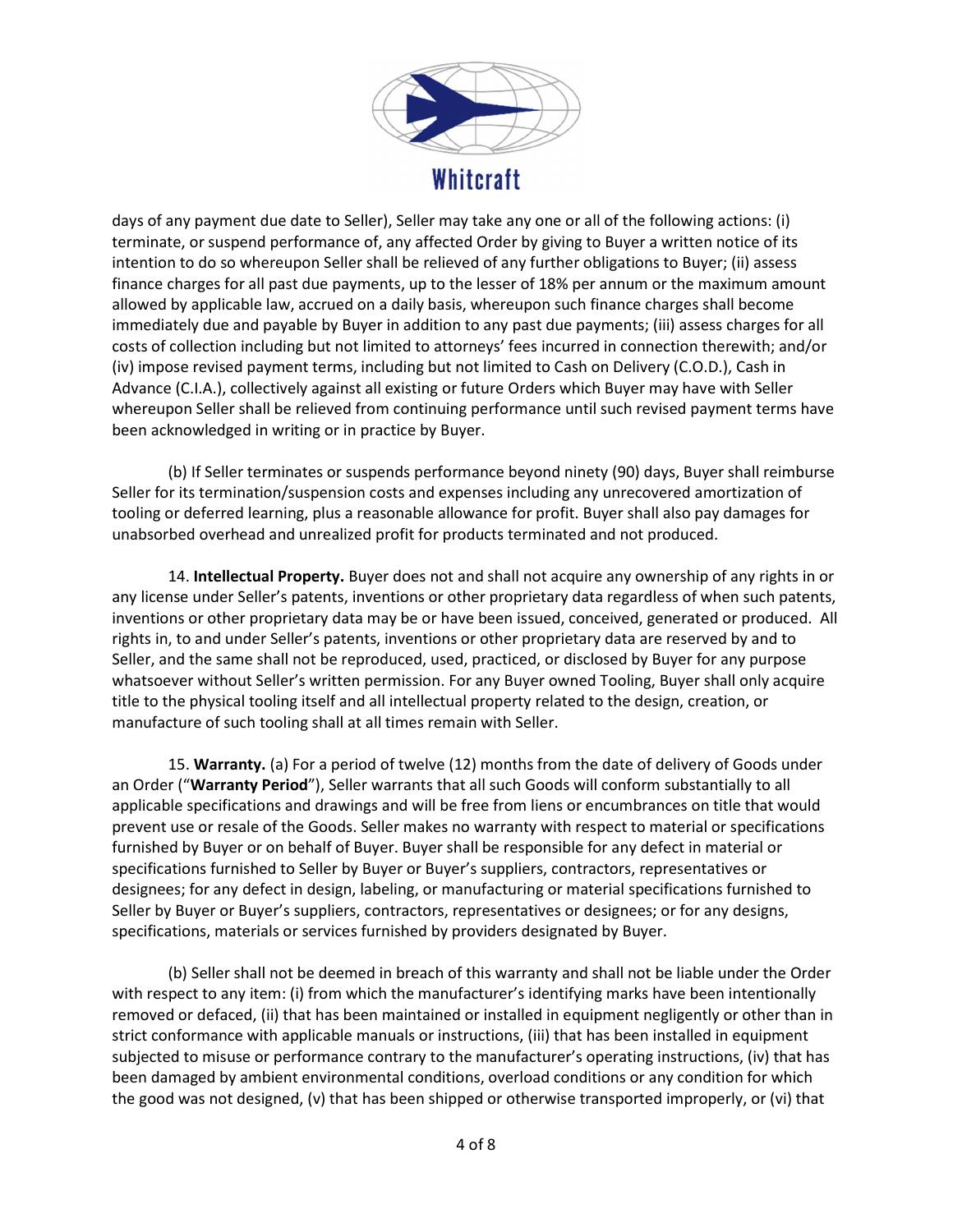

has been altered, repaired or overhauled by anyone other than by Seller or that are covered by other manufacturers' warranties. The warranties in this section 15 are sole and exclusive in respect to the order and condition of the goods, are limited to those provided herein to the exclusion of any and all other warranties, express or implied, including without limitation, any warranty against infringement or warranties of title, merchantability, or fitness for a particular purpose, and are given and accepted in lieu of any other warranties, express or implied.

(c) Buyer shall notify Seller in writing of any alleged breach of warranty within the Warranty Period and shall include details of the alleged defect in sufficient detail to permit easy identification by Seller. Buyer's exclusive remedy for a valid breach of warranty claim shall be the repair or replacement of the nonconforming Good at Seller's discretion. Seller shall bear transportation costs and risk of loss for any nonconforming Goods provided that Buyer returns the Goods in accordance with Seller's instructions and Seller determines that such Goods are actually nonconforming. After the Warranty Period expires, Buyer waives all claims of any kind it has against Seller for Goods subject to such expired Warranty Period, and Seller shall have no further obligations or liability to Buyer for any claims brought after the Warranty Period.

(d) Oral or written statements of Seller regarding the subject matter of any quotation or purchase order, other than those of officers of Seller duly authorized in writing, shall not: (i) be considered part of these Terms or any of the terms and conditions of any quotation or of any contract between Buyer and Seller, (ii) be considered warranties, or (iii) be relied upon by Buyer, unless expressly contained in a quotation or purchase order which has been accepted by Seller. No representative of Seller, other than officers of Seller duly authorized in writing, has authority to vary these Terms or to bind Seller to a contract for the supply of the goods described in a quotation or purchase order which varies in any way from these Terms.

16. Limitation of Liability. (a) Seller's liability on a claim of any kind, including negligence, for any loss or damage arising out of, connected with, or resulting from a quotation issued by Seller or from the performance or breach by Seller of any accepted Order, or from the design, manufacture, sale, delivery, resale, installation, technical direction of installation inspection, repair, operation or use of any equipment covered by or furnished under any Order, including Orders resulting from quotations issued by Seller, shall in no case exceed the purchase price allocable to the Goods affected by such breach and shall terminate the earlier of ninety (90) days after first use or operation or one (1) year after shipment of the Goods by Seller. In no event shall Seller be liable for special, consequential, or incidental damages, including without limitation, loss of profit or revenue, loss of use of the Goods or any associated equipment, facilities or services, cost of capital, downtime costs, personal injury or claims of customers of Buyer for such damages, even if Buyer has advised Seller of the possibility thereof.

(b) The rights and remedies of Buyer under an Order shall be determined exclusively under sections 13, 14, and 15 of these Terms.

17. Buyer Furnished Items. If Seller is required to perform work on property furnished or selected by Buyer or Buyer's designee ("Buyer Materials"), Seller shall only be responsible for the value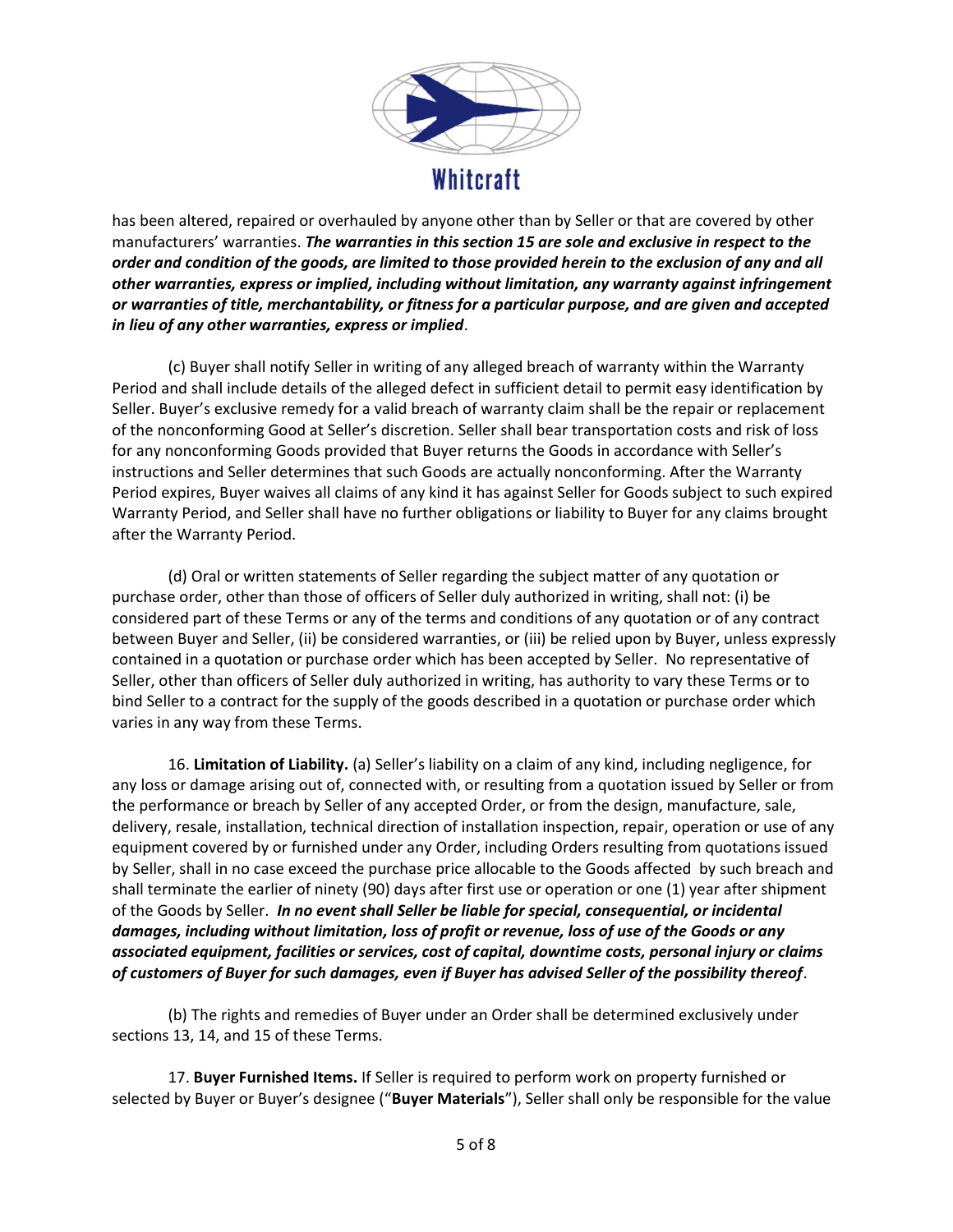

added portion of such transactions. Seller shall not be responsible for any damage or wear and tear to Buyer Materials unless such is excessive and directly caused by Seller's sole negligence or intentional misconduct. Seller shall have no liability for replacement of Buyer Materials. Buyer shall provide all Buyer Materials at a steady rate without causing breaks in production and in quantities sufficient to cover all scrap.

18. Accident Notification. Buyer shall provide Seller with prompt notification of any accident or similar event that may involve Goods delivered under an Order and shall allow Seller to participate in any investigations, hearings, or related activities to the extent such Goods are involved.

19. Export Controls. Products manufactured by Seller, as well as technical data related thereto, may be subject to export licensing controls under the U.S. Export Administration Regulations and/or the U.S. International Traffic in Arms Regulations, which require licensing for and/or prohibit export or diversion of the Seller's products to certain countries. Buyer is responsible for obtaining all such export approvals and notifying Seller what, if any, export licensing controls are applicable. Buyer will not assist or participate in any export of Goods or related technical data provided to Buyer by Seller without first obtaining the required export license and will not knowingly assist or participate in any such diversion or other violation of applicable U.S. laws and regulations. If Seller agrees to obtain any export approvals, Buyer shall assist Seller, as necessary, in obtaining such approvals. Buyer shall indemnify and hold Seller harmless from all claims, demands, damages, costs, fines, penalties, attorney's fees, and all other expenses arising from failure of Buyer to comply with applicable export laws and regulations.

20. Force Majeure. Seller shall not be in default by reason of any delay or failure to perform under an Order if such failure or delay arises out of causes beyond the reasonable control, or without the fault or negligence of, Seller ("Force Majeure Event"). Force Majeure Events include but are not limited to acts of God, acts of Government, fires, floods, epidemics, quarantine, restrictions, strikes, unavailability of energy or raw material, subcontractor performance, lockout, freight embargoes, unusually severe weather, and inability to obtain any required export license or other governmental approval. The time for delivery under an Order shall be extended in accordance with the duration of the Force Majeure Event.

21. Indemnification. (a) Seller shall indemnify, protect, defend and hold Buyer harmless against any claims, actions, damages, liabilities, costs and expenditures, including attorneys' fees and costs, incurred by Buyer (collectively, "Losses") in connection with any third party claim, suit, action, or threat thereof (collectively, "Claims") alleging that (i) the processes used by Seller to manufacture the Goods directly infringe, misappropriate or otherwise violate any intellectual property right of a third party or (ii) Seller has materially breached any of its obligations or warranties in connection with an Order.

(b) Buyer will indemnify, protect, defend and hold Seller harmless against any Losses incurred by Seller in connection with any Claim alleging that (i) Seller's manufacture or sale of any Goods infringes, misappropriates or otherwise violates any intellectual property right of a third party, (ii) property damage, or personal injury in connection with a defect in design or material furnished by Buyer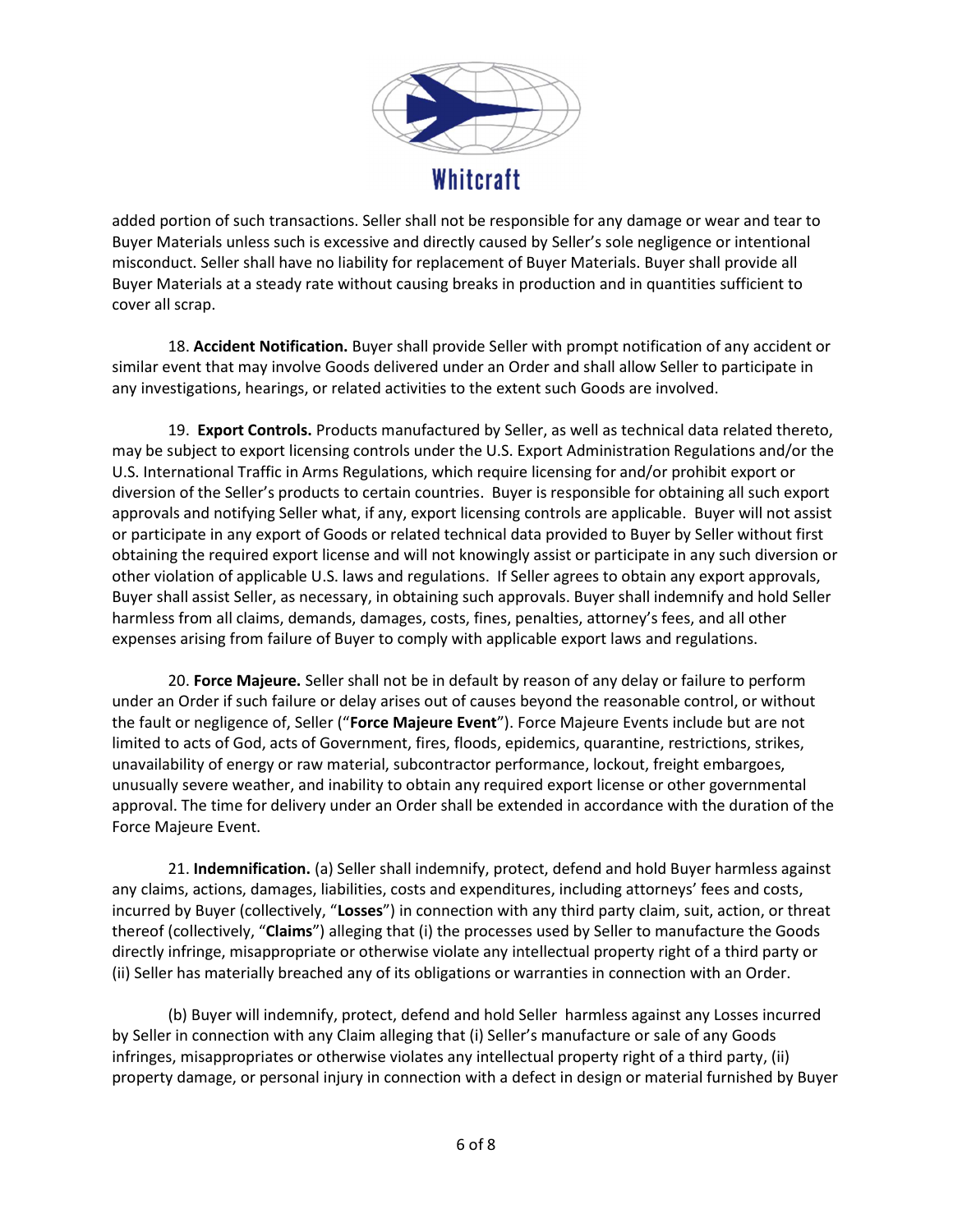

or its designee or Goods sold to Buyer or (iii) that Buyer has materially breached any of its obligations or warranties in connection with an Order.

(c) The indemnified party will inform the indemnifying party of any Claims promptly after receiving knowledge of the same. The indemnifying party will control the defense thereof, at its expense. The indemnified party will cooperate with the indemnifying party as reasonably required for the defense thereof. The indemnified party will also have the right to select its own counsel to participate in any such defense at its own expense.

22. Governing Law. This Order shall be governed and construed in accordance with the laws of the state in which Seller's plant is located, without reference to any applicable conflicts of law rules, and shall be subject to all applicable U.S. laws and regulations, including but not limited to laws and regulations relating to exports, and all administrative acts of the U.S. government pursuant to such laws and regulations.

23. Interpretation. All documents, data, or communications shall be in English. If periods of time are stated, days mean calendar days, including Saturday, Sunday, and holidays, in accordance with the Gregorian calendar.

24. Disputes. (a) The parties shall make good faith efforts to resolve any disputes between themselves before commencing any legal proceedings. For any dispute that cannot be promptly resolved, either party may send written notice to the other party demanding the disputed matter be resolved by appropriate senior management representatives with authority to settle the matter ("Initial Notice"). The party sending the initial notice shall (i) set forth in detail all of its claims or issues in dispute and (ii) designate its representative. The other party shall respond to the Initial Notice in writing within fourteen (14) days and shall include its designated senior management representative as well as adding any other issues or claims for resolution not identified in the Initial Notice ("Responsive Notice"). The representatives of each party shall promptly meet and attempt to resolve the dispute within sixty (60) days of the Initial Notice ("Resolution Period"). During the Resolution Period, each party shall have at minimum, the opportunity to present a limited adversarial statement not more than two (2) hours in duration that sets out its position to the designated senior management representative of the other party.

(b) All offers, promises, conduct, documents, statements, whether oral or written, made or delivered in the course of such resolution efforts shall be confidential settlement negotiations and shall be subject to the provisions of Federal Rule of Evidence 408 and similar state rules and shall be inadmissible and not discoverable for any purpose in subsequent litigation; provided, however, that evidence existing independently of such resolution efforts that would have otherwise been admissible or discoverable shall not be rendered inadmissible or nondiscoverable as the result of its presentation or use during the resolution efforts.

(c) If the parties' representatives cannot resolve the dispute within the Resolution Period, or within any agreed upon extension thereof, either party may resort to any legal proceeding as may be